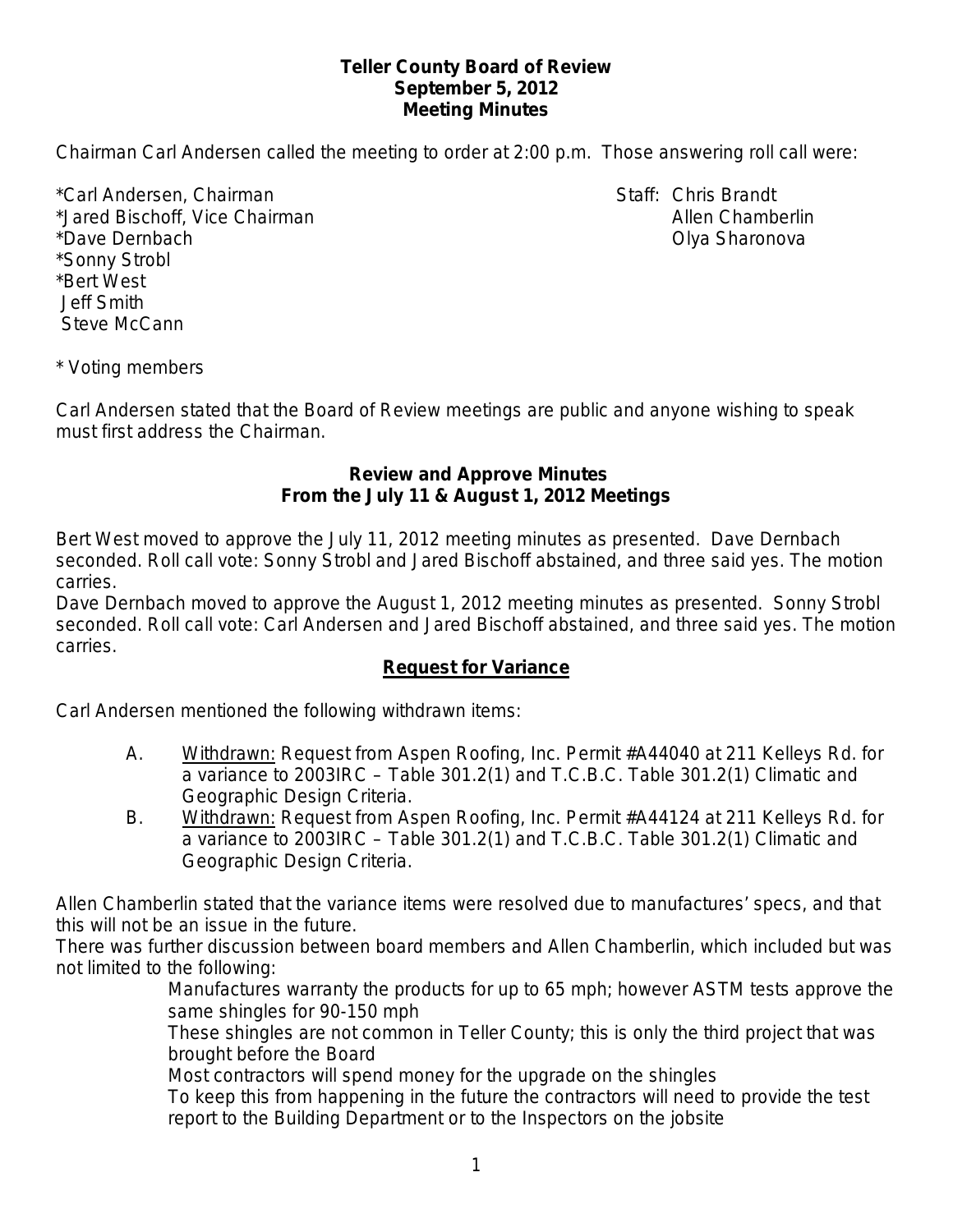## **Contractor Licenses B&G Construction LLC Gary White Class B**

Mr. White is present. Mr. White gave a brief overview of his recent work history and building experience, which included but was not limited to the following:

> Mr. White worked in the construction industry since high school framing houses and building log cabins

He also worked for Four Mile Ranch in Canon City; he was part of the expansion team that oversaw development of 45 lots, 4-5 commercial structures, and about 30-40 homes ranging from 1,200-1,500 sq.ft., the development also included two story homes of about 4,500 sq.ft. each

He started his own business in 2009 working mostly with Parks and Wildlife, at this time this is the main area of work for the company

Mr. White has also built multi-million dollar homes and a 20'x30' open pavilion for a student center

He is getting licensed in Teller County so the company can build a picnic structure for the fishing lake in Spring Valley; plans for the structure were provided to the Board

Carl Andersen opened this matter up for public comment. No public comment. Close public comment.

There was further discussion between the applicant, Allen Chamberlin and the Board, which included but was not limited to the following:

> Mr. White was the superintendent for the Four Mile Ranch Built 40'x70' tent structures with foundations, and a 5,000 sq. ft two story Clubhouse

Bert West moved to grant B&G Construction LLC, with Gary White as the examinee, a Class B license, upon receipt of an updated Certificate of Insurance. Sonny Strobl seconded. Roll call vote and all said yes. The motion carries.

# **Board Discussion**

# **A. Discuss Amended Teller County Building Code: Article II – Licenses and Registration, (Qualifications for Licensing in Teller County).**

There was discussion between the Board and Staff, which included but was not limited to the following:

Some Board members are in support of new Class license B-2, which would allow commercial limited contractors more flexibility; however Bert West is not in support of this change

Jeff Smith left the meeting at 3:23pm

There was further discussion between the Board and Staff, which included but was not limited to the following: